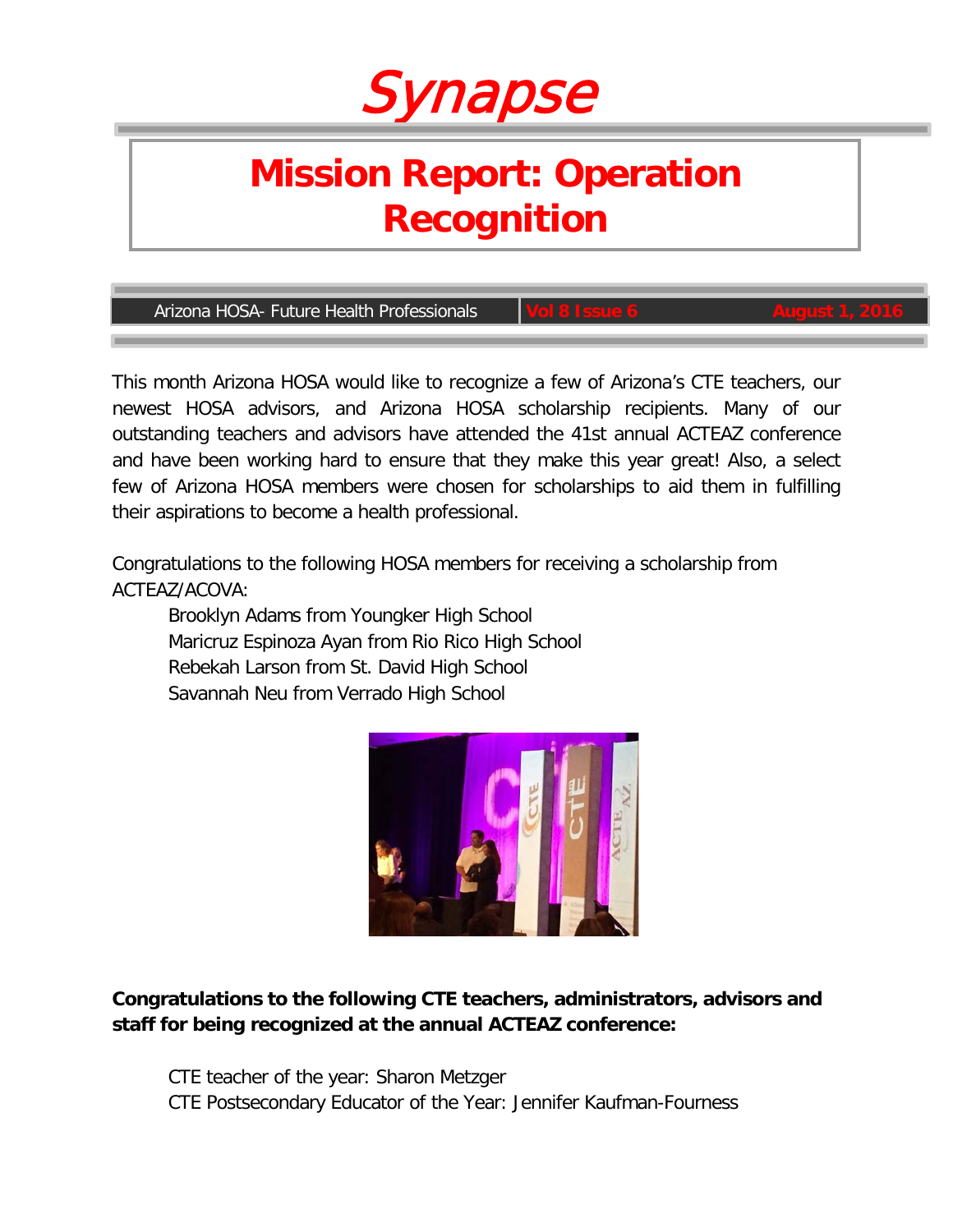

CTE Administrator of the Year: Jacqueline Clay CTE Administrative Assistant of the Year: Layne Burkhardt Career Guidance Award: Jan Fellow Lifetime Achievement Award: Kathy Prather Bernard Stewart Distinguished Service: Sean Frederick Policy Maker of the Year: Don Shooter

Business Person of the Year: Dante Fierros Carl Perkins Community Service Award: Christine Nelson

Ray Polesky CTE Visible Difference: Richard McPherson ACTEAZ Executive Citation: Tina Norton

#### **Introducing our new secondary advisors:**

Katy Ballard – Sports Medicine Coolidge Lori Botello, Medical Assisting West-MEC

Ashley Hayes Bioscience Flowing Wells HS Holly Medina Medical Assisting West-MEC Bree Michaels Allied Health West-MEC Josh Popham Bioscience Queen Creek HS Thomas Priutt Sports Medicine Florence – San Tan Foothills HS Aline Parker Allied Health Kingman HS Eutanya Yazzie Nursing Services Valley HS Kim McCroy – Pima County JTED Kim Canada Medical Assisting West-MEC

We would also like to say congratulations to Allison Latzo from Paradise Valley High School for getting Arizona HOSA Advisor of the Year award at the International Leadership Conference.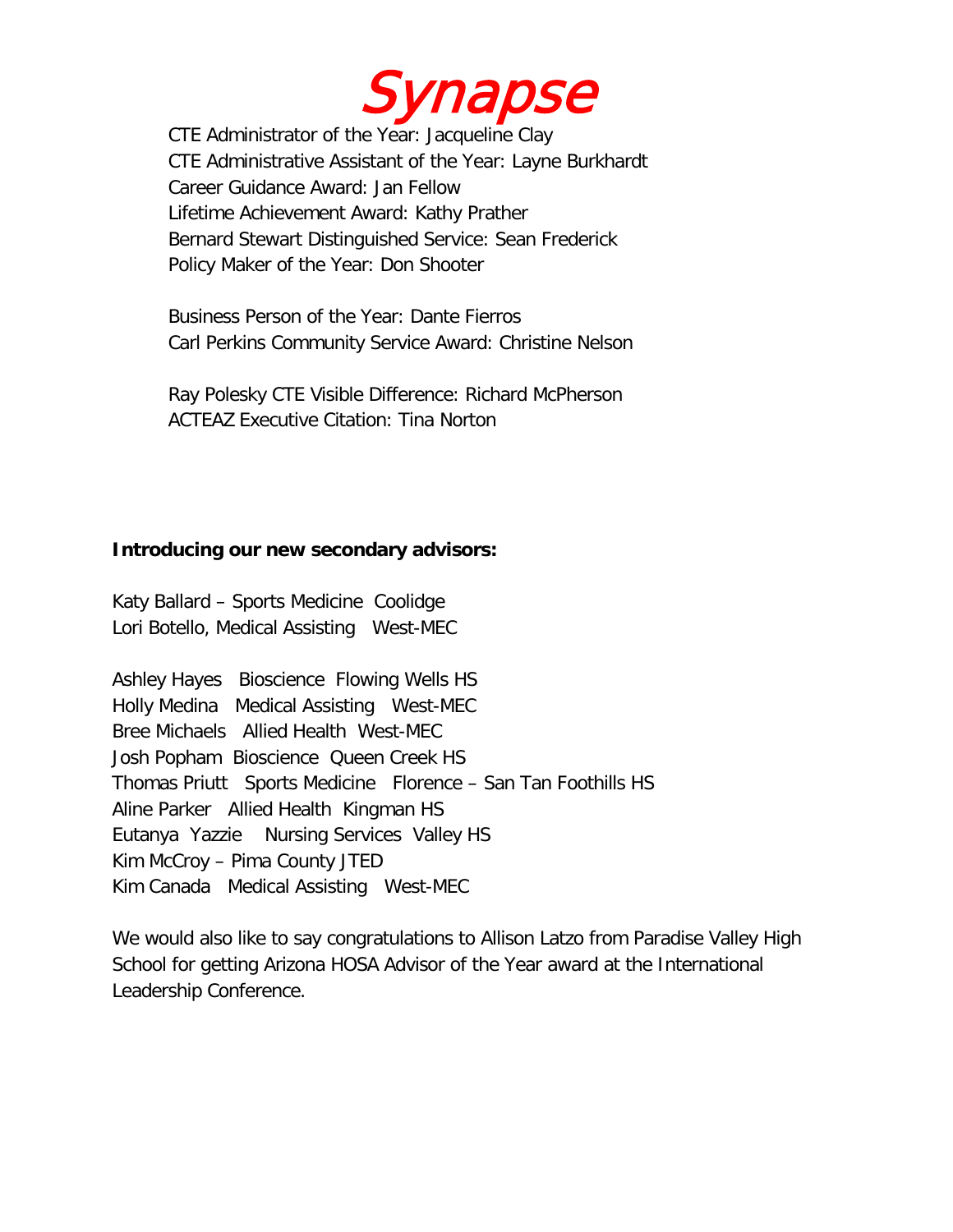Synapse

## Mission Report: Past State Officer



This month's past state officer is Victoria Perez! She served as the Arizona HOSA 2015- 2016 Historian/Reporter. We asked her a couple of questions so that we you can all get to know her better!

#### **1. How did you first get involved in HOSA?**

I first found out about HOSA at my high school's 'Future Freshmen Night', my brother had taken me to the HOSA booth knowing that I would want to join because of my passion for the healthcare field but ultimately through fear I had prevented myself from joining that year. It wasn't until the following year, my Sophomore year, that I had entered my Medical Science class where I actually met my HOSA Advisor, Mrs. Parrish who encouraged all of her students to join. She spoke about the different community service projects, conferences, and opportunities that HOSA had offered. After that I had decided to attend my first HOSA meeting and from that point on I was hooked. I attended every meeting, helped with the blood drives, the community service projects, and I had the opportunity to attend my first Spring Leadership Conference that year.

#### **2. What sort of impact has HOSA had on your life?**

HOSA has had an immense impact on my life. I can't even begin to explain all of the different experiences, opportunities, and people that a CTSO, like HOSA, can bring into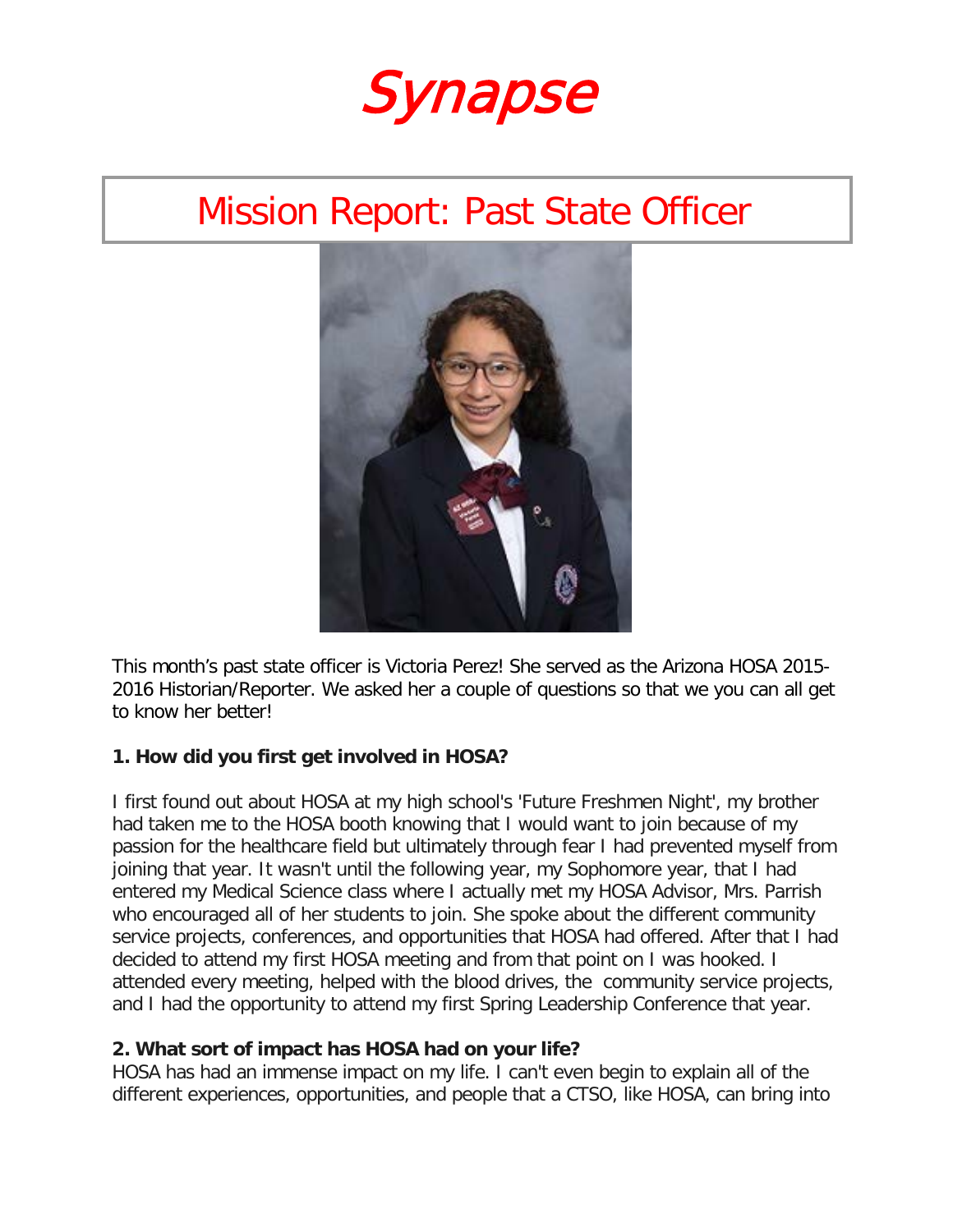

a person's life. Before I had joined HOSA I was extremely shy. It was even to the point where it almost prevented me from becoming active in HOSA but one thing I have learned while in HOSA is that sometimes you have to overcome your fears in order to gain new experiences. I can truthfully say that throughout my three years in HOSA there is not one moment in my HOSA journey that I regret. It's because of HOSA that I have become the person that I am today. A person that has grown into a leader, grown into a better person, and grown as a future health professional.

#### **3. What's been your favorite experience in HOSA so far?**

Meeting different people. Whether it's meeting members at conferences or bumping into a member at the grocery store it's always been my favorite thing. There's this one moment during my time as a State Officer where my fellow State Officers and I were walking down the street, and we had just successfully completed the Escape The Room challenge and we all were extremely proud so we began chanting "AzHOSA", and at that exact moment a HOSA member had been across the street. We had crossed the street and spoken with her and taken a picture with her. It was in that moment that I realized that HOSA isn't a small organization, it's a large and constantly growing one that gains new members and supporters each day.

#### **4. What are your current career goals?**

Currently I will be attending Arizona State University at the Polytechnic campus as a freshman majoring in Pre-Veterinary Medicine. I was recently certified as a Veterinary Assistant through my West-MEC program so it's a huge step for me in the healthcare field that I want to go into. I'm hoping to continue volunteering at animal shelters and possible get a job at an animal hospital as an assistant within the future. My major career goal is to graduate from Arizona State University and then continue on to Veterinary School.

#### **5. Do you think the skills you've learned in HOSA will benefit you in the future?**

Speaking, professionalism, and interview skills are just some of the many skills that I have gained throughout my time in HOSA. I have used all of these skills within and out of HOSA and I know I'll continue to use them as I pursue my career in the healthcare field. When you become a healthcare professional you have to speak with patience and work with other professionals as a team so it's important that you are professional and you can communicate well to others. I believe many HOSA members will be an effective part of the healthcare field because of the different skills that they have gained while in HOSA